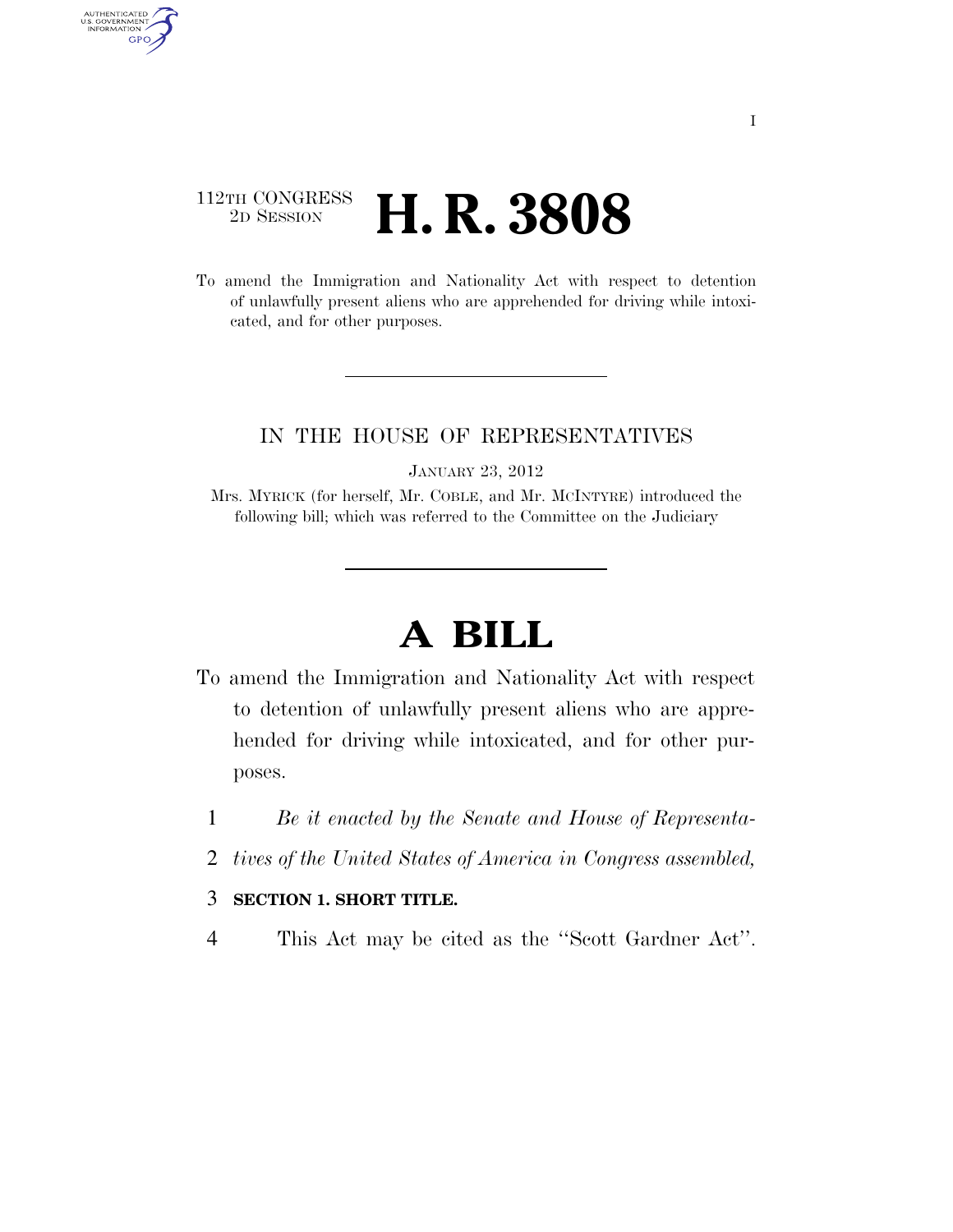| 1              | SEC. 2. DETENTION AND REMOVAL OF ALIENS APPRE-               |
|----------------|--------------------------------------------------------------|
| $\overline{2}$ | HENDED FOR DRIVING WHILE INTOXICATED                         |
| 3              | (DWI).                                                       |
| $\overline{4}$ | Section 236 of the Immigration and Nationality Act           |
| 5              | $(8 \text{ U.S.C. } 1226)$ is amended—                       |
| 6              | $(1)$ in subsection $(e)(1)$ —                               |
| 7              | (A) in subparagraph $(C)$ , by striking "or"                 |
| 8              | at the end;                                                  |
| 9              | (B) in subparagraph $(D)$ , by adding "or"                   |
| 10             | at the end; and                                              |
| 11             | $(C)$ by adding after subparagraph $(D)$ the                 |
| 12             | following:                                                   |
| 13             | "(E) is unlawfully present in the United                     |
| 14             | States and is apprehended for driving while in-              |
| 15             | toxicated, driving under the influence, or simi-             |
| 16             | lar violation of State law (as determined by the             |
| 17             | Secretary of Homeland Security) by a State or                |
| 18             | local law enforcement officer,";                             |
| 19             | $(2)$ by redesignating subsection $(e)$ as sub-              |
| 20             | section $(f)$ ; and                                          |
| 21             | (3) by inserting after subsection (d) the fol-               |
| 22             | lowing new subsection:                                       |
| 23             | "(e) DRIVING WHILE INTOXICATED.—If a State or                |
| 24             | local law enforcement officer apprehends an individual for   |
| 25             | an offense described in subsection $(e)(1)(E)$ and the offi- |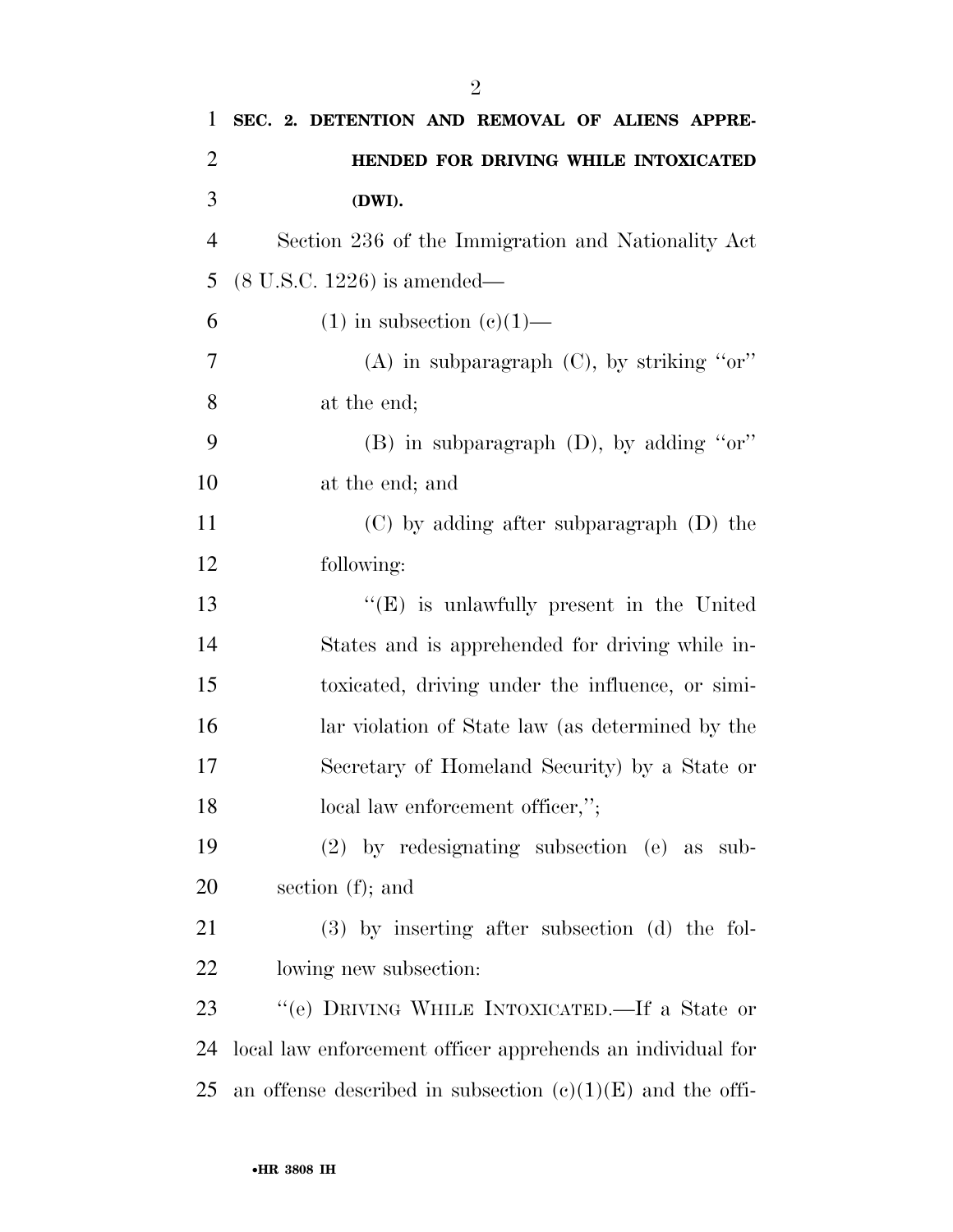| 3              | $\cdot$ (1) the officer shall verify with the databases |
|----------------|---------------------------------------------------------|
| $\overline{4}$ | of the Federal Government, including the National       |
| 5              | Criminal Information Center and the Law Enforce-        |
| 6              | ment Support Center, whether the individual is an       |
| 7              | alien and whether such alien is unlawfully present in   |
| 8              | the United States; and                                  |
| 9              | $\lq(2)$ if any such database indicates that the in-    |
| 10             | dividual is an alien unlawfully present in the United   |
| 11             | States—                                                 |
| 12             | "(A) a State or local law enforcement offi-             |
| 13             | cer is authorized to issue a Federal detainer to        |
| 14             | maintain the alien in custody in accordance             |
| 15             | with such agreement until the alien is convicted        |
| 16             | for such offense or the alien is transferred to         |
| 17             | Federal custody;                                        |
| 18             | $\lq$ (B) the officer is authorized to transport        |
| 19             | the alien to a location where the alien can be          |
| 20             | transferred to Federal custody and shall be re-         |
| 21             | moved from the United States in accordance              |
| 22             | with applicable law; and                                |
| 23             | "(C) the Secretary of Homeland Security"                |
| 24             | shall—                                                  |